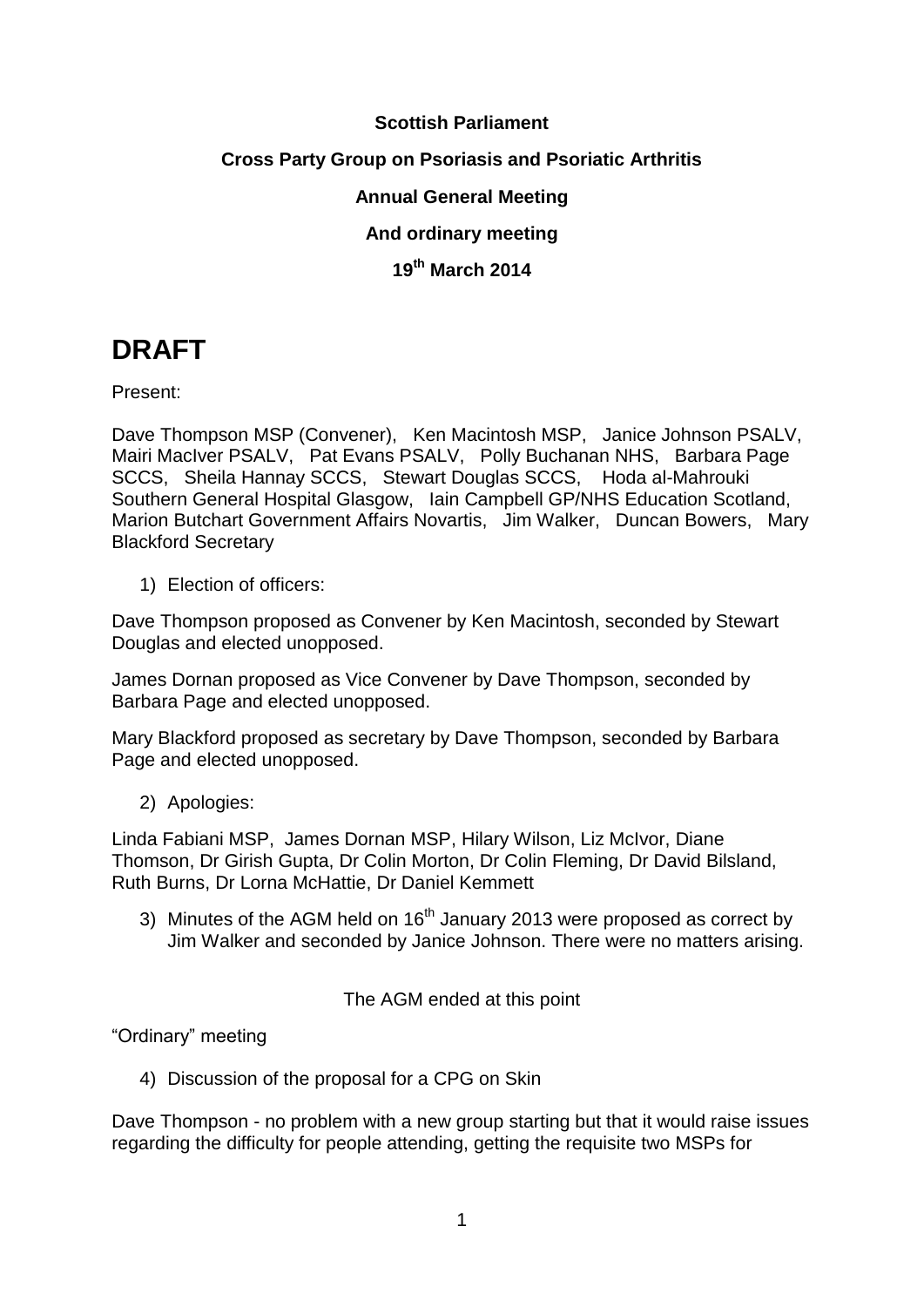quorate decision-making. The current CPG would have to be happy with any new arrangement. We struggle to get a quorum.

Sheila Hannay – other groups have similar voices. There is no intention to detract from the work of this group. SCCS has enthusiastic support from its member organisations. Proposal is for 10 meetings a year with this group having some of those.

D T – Mary and I met SCCS and at that meeting I suggested the new group have 10 meetings a year with this group taking 4 of those. Hope is that other MSPs would be interested.

Janice Johnson – SCCS did not canvas its member organisations before putting the proposal forward. CPGs having overlapping interests creates a problem.

Stewart Douglas – There was a consultative email after the (SCCS) AGM. The idea was originally raised at the Dermatology Council of Scotland in October 2013.

JJ – As an ex director I know that very few patients turn up for SCCS meetings. Which patients are you representing?

SH – We need to improve our engagement & explore why patients do not turn up.

JJ – we are not hearing other patients.

DT – Are you saying there was consultation? How SCCS presents and consults with members is its own matter. I fully understand that this group could get lost. However I can see advantages with a larger group. It would be essential for there to be patients from the other member groups. I would need to be reassured of that.

A bigger organisation can mean more clout and more secretarial support

Jim Walker – we are sympathetic to people with other skin conditions. This group relies on dermatology input – we do not need a problem over dermatologists etc being members of this group.

This group is Psoriasis AND Psoriatic Arthritis. They need to be addressed together. The numbers of people involved may be relatively small. A skin CPG would lose the "joints" patients.

Mary Blackford – There is also a question of balance e.g. 2-3% may have psoriasis, but the figure for eczema is much higher (SD – 10%). Psoriasis could get lost.

SD – there is much in common. We do not wish to threaten this group. Other skin conditions also feature problems with joints.

Catherine O'Hara – Behcet's is a skin disorder but it is also an inflammatory condition. There is greater integration of social care and health…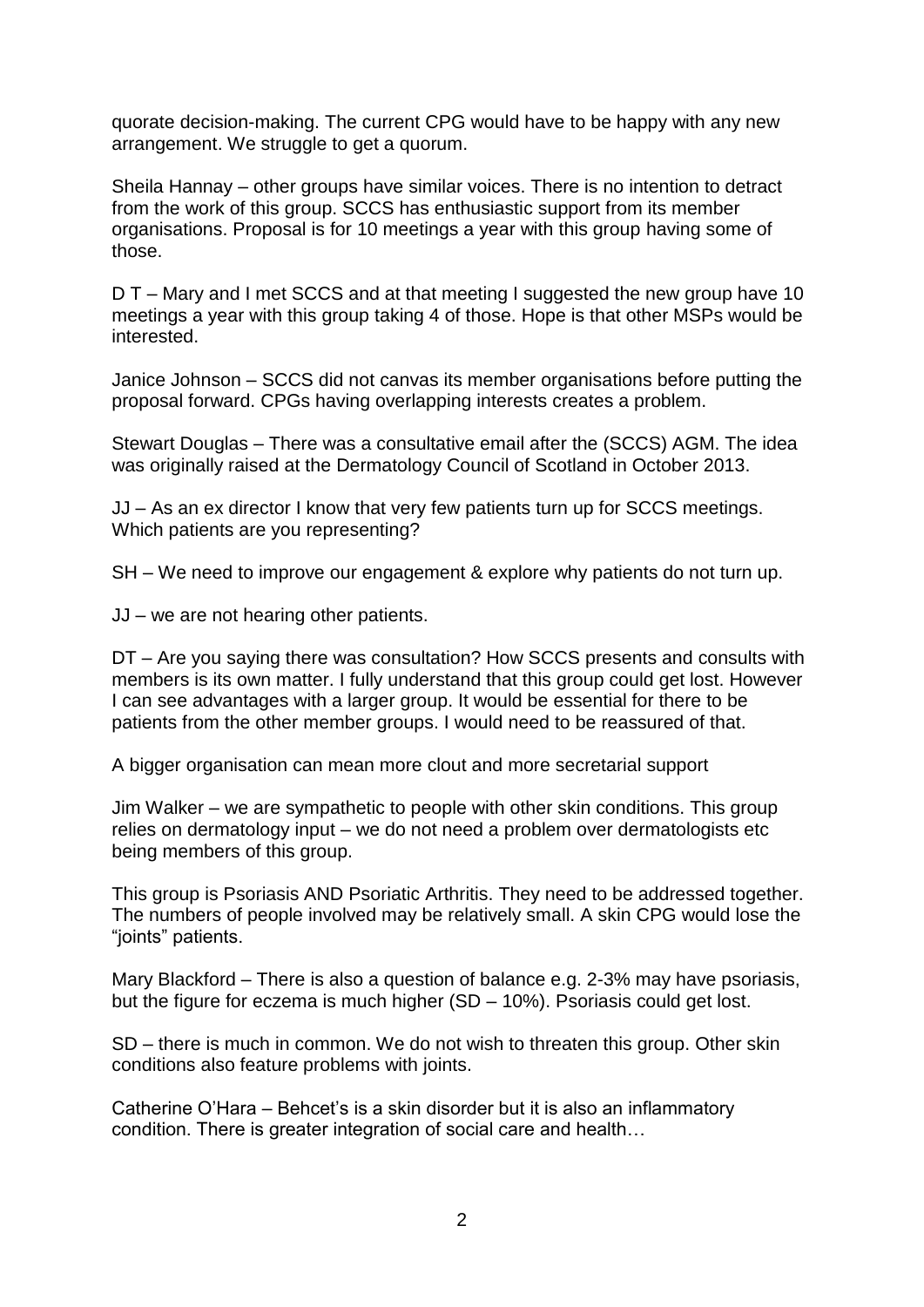Hoda Al-Mahrouki – PsA patients can develop the skin disorder first (around 60%). The rheumatology part can be lost.

Ken Macintosh – Most of what I know came from Janice. I came to this group via the CPG on Cancer. Skin conditions have a very low profile in the NHS. I understand why people want to increase that profile. There is much in common. Would it be possible to go away and work it out to agree a way forward?

Iain Campbell – Would all SCCS-affiliated groups be affiliated to a CPG or would SCCS act as an umbrella organisation? If all were represented separately it would be unwieldy

Polly Buchanan – Highlighting all conditions would highlight all need. We are here to secure access and quality. We do not want a mutual admiration society but action taken through MSPs to get better care.

The minutiae and ethos could be easily worked out. We need people to drive forward. The patient voice is the greatest driver.

SH – At present eczema group has no voice & people are very excited at the prospect of a CPG

JW – I believe in collaboration and co-operation. I am a strong supporter of long-term condition management. A lot of effort is expended in this group and want to make sure that we can protect and enhance what has already been achieved.

Pat Evans – I agree with Jim. In a new group PsA will be "swallowed up"

PB – We could look at the English model for a Skin group

JW – The NICE Guideline on Psoriasis excluded PsA & that has let PsA down. We have different approaches.

JJ – The situation is different in England and Wales

PB – We can pick up ideas from England

JJ – Why do we have to copy England?

PB – Not necessarily copy but it is a model that has worked

DT – Who would the members be? In a group there would be individuals, representatives of organisations. We could have a range – individual patients, clinicians and organisations

If there was a burgeoning of interest from other groups there is the probability of getting MSPs to attend. I am also conscious that JW travels from Moray!

A lot of CPGs do get funds for conferences etc. Businesses will fund them. MSPs do like bigger groups.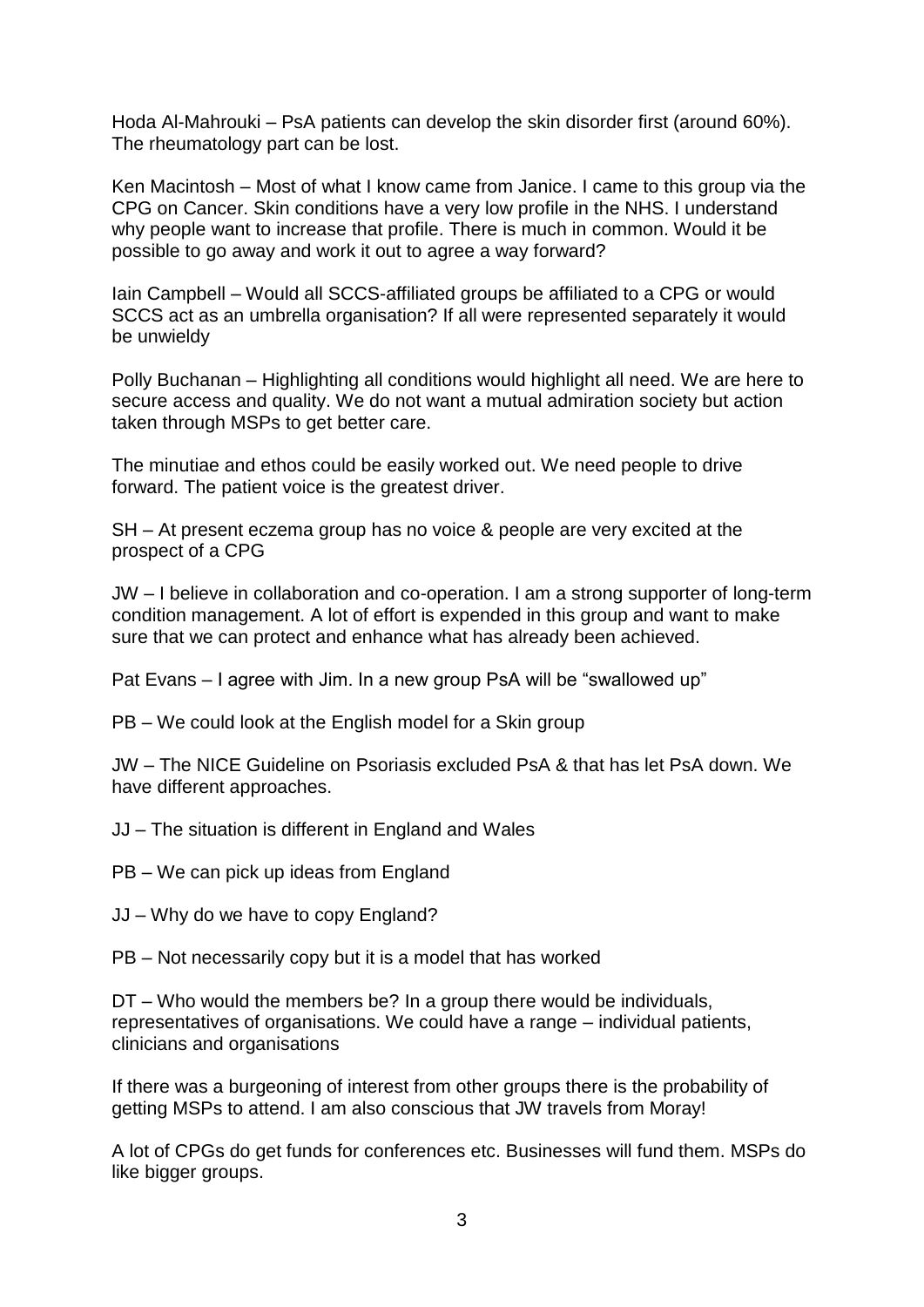I would find it difficult to turn down a Skin group as well as a Psoriasis group but I would find it be difficult to be Convener of two groups. These are not "sexy" groups. The new group would have to get its proposal through the Standards Committee. 5 MSPs would need to sign up.

If there were to be a combined group I would make certain Psoriasis/PsA did not lose out but ten meetings a year would be a big time commitment for me.

The Standards Committee will first ask why the proposed group would not be combining with the existing group. We need to do more for psoriasis. We achieved more early on. A new, bigger group might re-invigorate matters.

Mairi MacIver – Would rheumatologists want to come to a skin group?

CO'H – Should that not be an aim to break down barriers between consultants so they talk to one another?

JW – The Glasgow system of joint (i.e. combined) consultation between skin and joint specialists has many advantages. It is a key point for me. Will consideration of joint problems be lost because of a focus on skin – they will be regarded as two, separate conditions.

DT – when we wrote to the RCGP we were told that skin would be considered in the proposed additional year of GP training. How many people are affected altogether by one skin condition or another?

SD – 700,000

PB – Multi-disciplinary treatment is what is needed for complex diseases with comorbidities – nursing care, psychological help etc

DT – What could a new group be named? The CPG for Skin and Associated Joint Conditions?

(Comments from several members)

Long Term Skin Disorders?

Inflammatory…

Chronic Inflammatory Skin Conditions?

JW – I prefer Skin and Joint

Pat Evans – I have PsA but not psoriasis.

DT – What are people's thoughts? What shall we do?

JW – We need to protect what we have. There is a need for bi-lateral discussions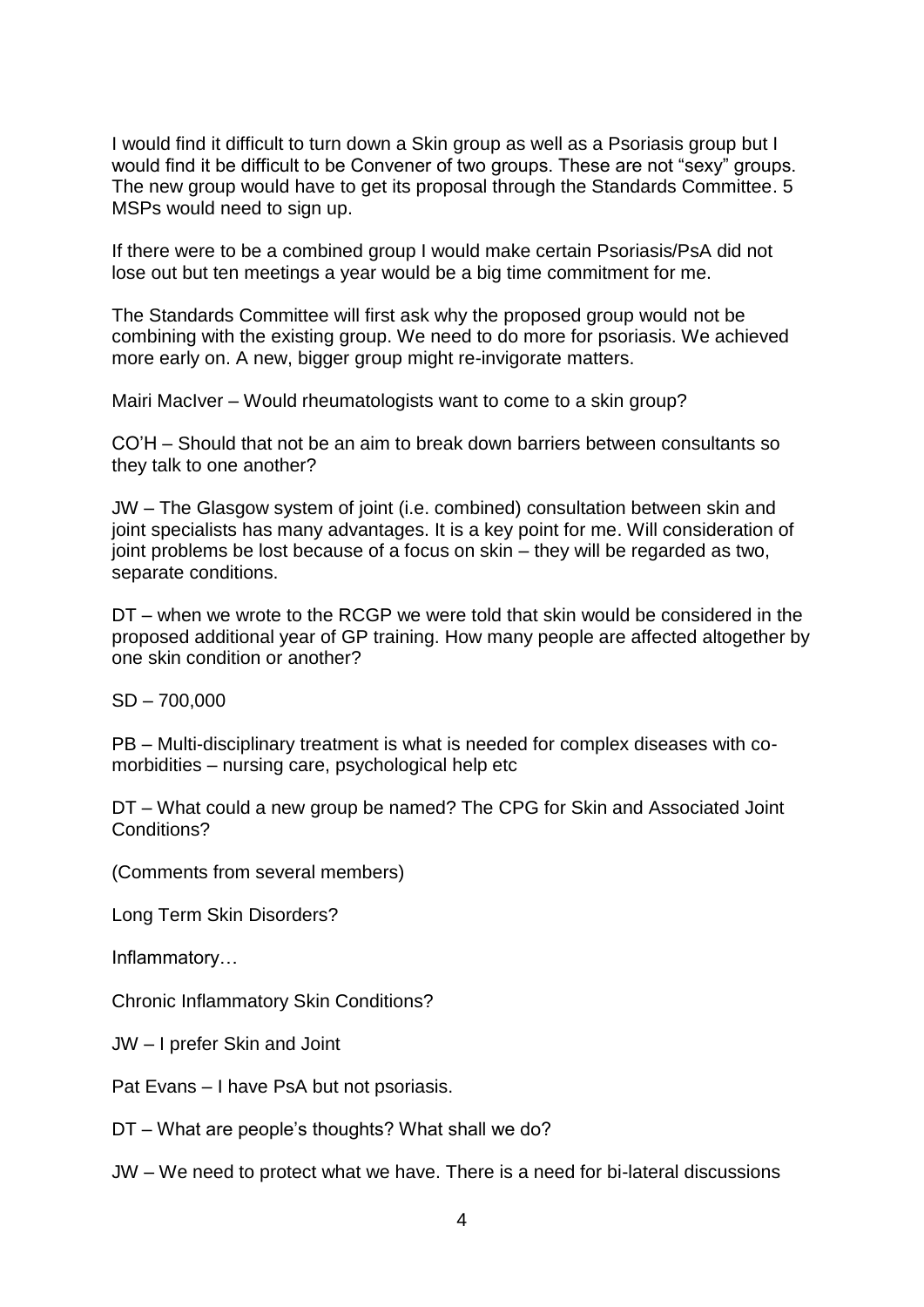SH – Should we go on with the understanding that we should consider how we work together

Iain – Education is a very big consideration

DT – Dermatological and Allied Conditions? We need to think of a name. Joint conditions have to be included. The group purpose would need to set that out very clearly. Safeguards would have to be built in so that PsA issue would not be lost.

BP – I think PsA should appear in the name of the group

DT – I would ask that SCCS look at the title and the purpose of the proposed group and come back to Mary Blackford with their thoughts. I will speak to VC James Dornan about the matter.

JW – This is not a 'done deal'. I recognise what is proposed and am supportive but not convinced. Please convince me.

5) Discussion of the relevance of the Scottish Inflammatory Diseases and Rheumatology Industry Group (SIDRIG) Report and the proposal for a summary chart compiled by expert clinicians on the key features of all the inflammatory arthritis conditions, including Psoriatic Arthritis.

JW – all the recommendations in the SIDRIG report apply to all the inflammatory arthritis conditions but having been told that when I asked to participate in the Rheumatoid Arthritis Multidimensional Project (RAMP) I was told to speak to my consultant.

How is the report to be taken forward? Is it of any relevance to PsA and other conditions? There are similarities between the inflammatory conditions, for example, RA can plateau, peak and burn out whereas PsA is progressive but not as fast as RA. The question is one of management. Should biologics be used early on in the treatment of PsA, rather than other treatments?

Hoda Al-Mahrouki – In Glasgow GPs refer to early inflammatory conditions clinics then on to dedicated, specialised clinics. Treatments are prescribed early, not left for the last resort

JW – There is something to be said for understanding across the board about inflammatory disease. I have had appalling comments from clinicians. I would like to see an A4 sheet setting out the differences between conditions.

DT – it seems very difficult to put this on a chart

JW – I am happy to go into the research and see what I can come up with.

DT – We can bring it back to the group.